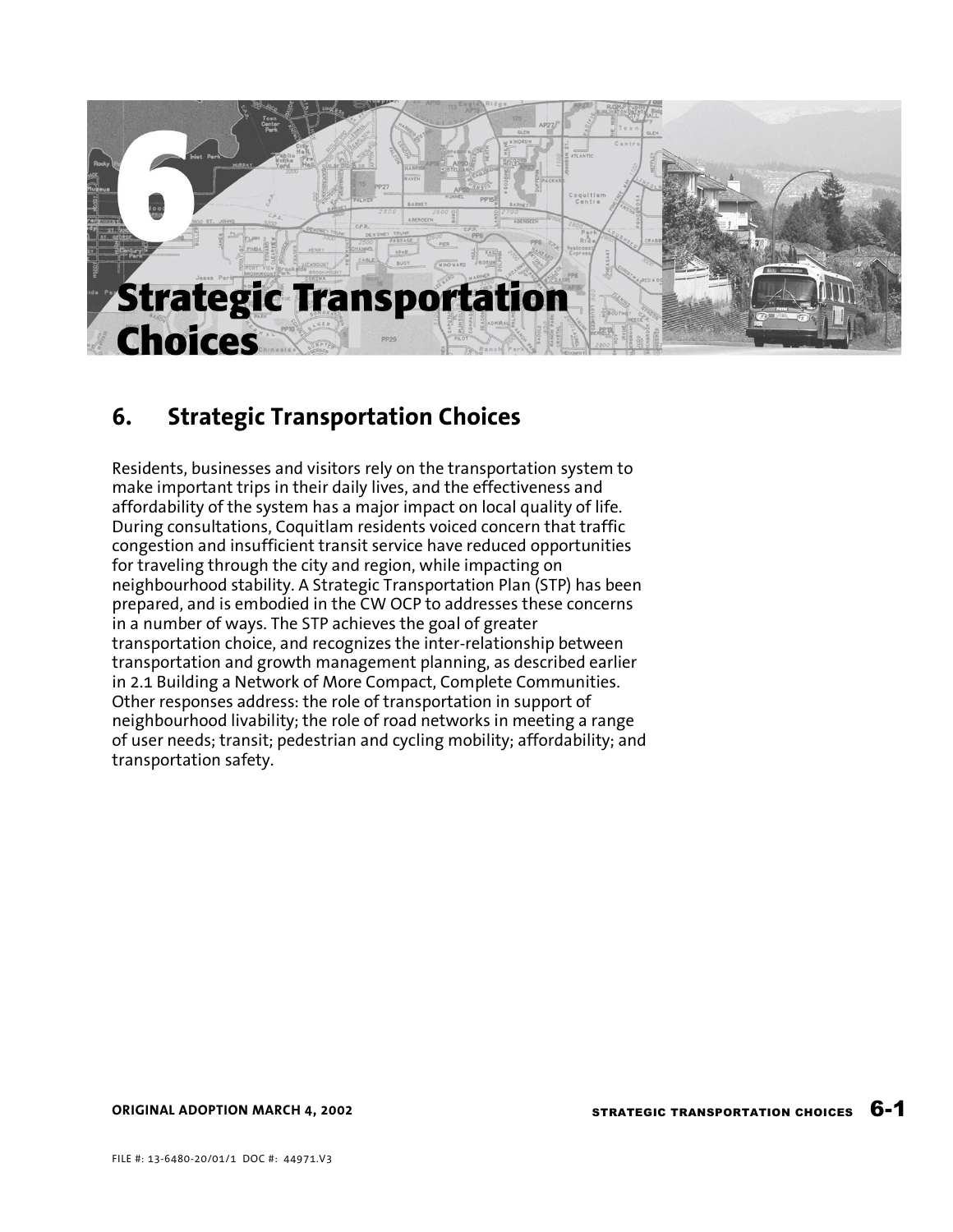## 6.1 Transportation to Support Neighbourhood Livability and Vitality

## **ISSUES**

## TRANSPORTATION SYSTEM EFFECTIVENESS

Historically transportation systems throughout the region have mainly focused on serving the automobiles and trucks, and to a lesser degree transit, with less emphasis on alternative travel modes and potential impacts on community quality of life. The City is committed to developing and maintaining neighbourhood livability and vitality. Opportunities thus exist to promote a balanced transportation system that supports all modes of travel while enhancing the livability and vitality of Coquitlam's residential communities.

## **RESPONSES**

## **OBJECTIVE**

To develop a transportation system that enhances neighbourhood livability and vitality while meeting mobility needs.

### POLICIES

- a) Develop and maintain a hierarchy of roads throughout the City to accommodate regional and inter-community traffic and direct it to the major road systems. Take steps where appropriate to reduce through-traffic in neighbourhoods by extended use of collector and arterial streets.
- b) Maintain and improve the quality of neighbourhood streets as a place for people and transportation. Provide attractive pedestrian and cycling facilities, and implement traffic management measures where appropriate.
- c) Ensure continued neighbourhood safety through road access and improvements. Maintain access to communities for emergency response and service vehicles, and design these as multi-purpose corridors where possible. Identify other safety-enhancing measures as appropriate. Provide for truck routes and dangerous goods routes in consultation with the Province, TransLink and nearby municipalities.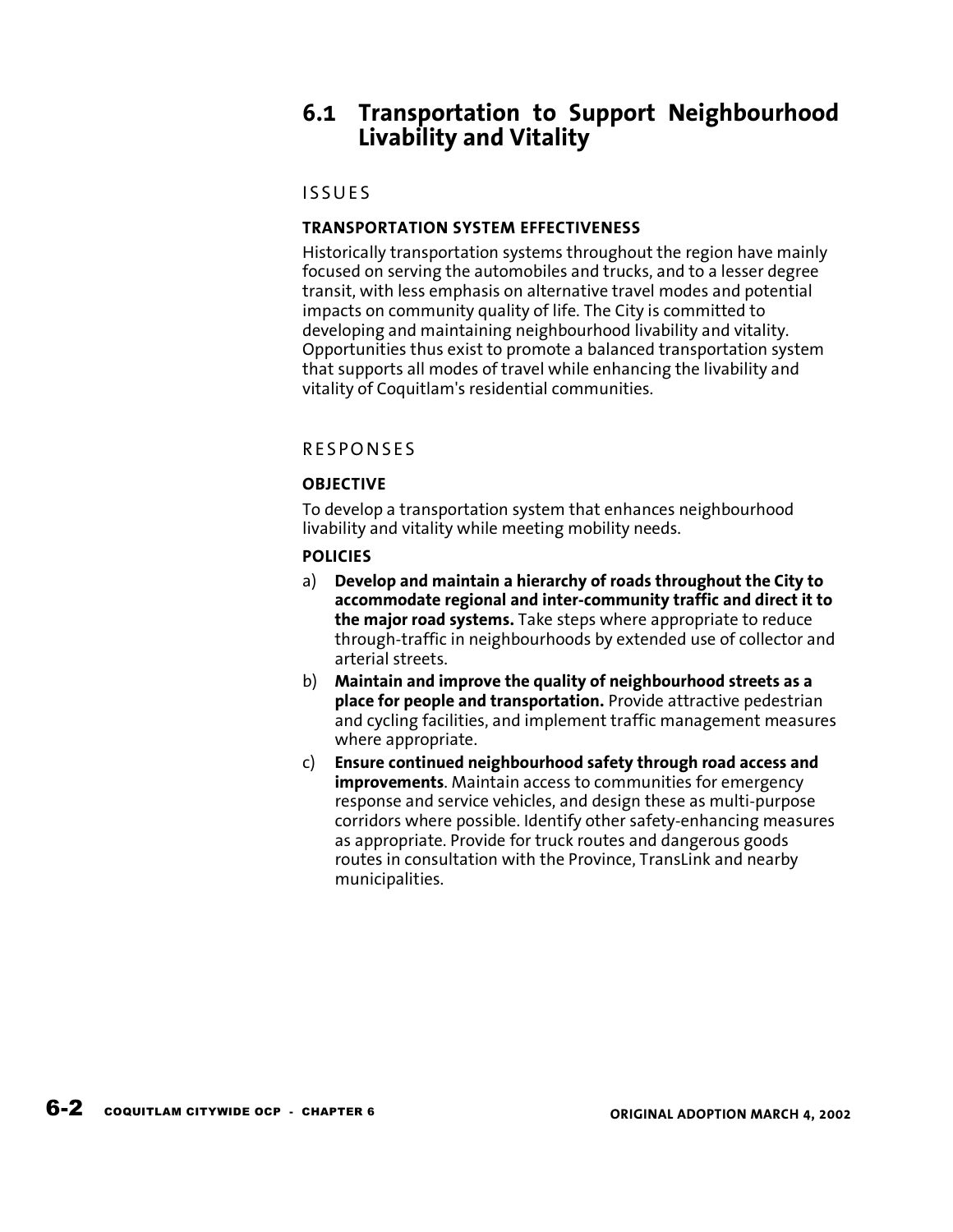## 6.2 Roadway Networks for People, Goods and Services

### **ISSUES**

### ACCOMMODATING A DIVERSITY OF USERS ON ROADS

Roads are the foundation for meeting a variety of travel needs, and as the City changes, demands for improved mobility for people, goods and services increases. Accordingly, it is necessary to consider and respond in a balanced manner to the different expectations of various user groups to maximize mobility for people, goods and services.

### **RESPONSES**

#### **OBJECTIVE**

To provide a roadway network that integrates all modes of travel to move people, goods and services throughout the City and for connections to regional destinations.

#### POLICIES

- a) Develop the roadway network as a multi-use facility for automobiles, transit vehicles, cyclists, pedestrians, carpools and vanpools as well as commercial vehicles delivering goods and services.
- b) Provide for network efficiency through a strategic and systematic approach. Support intended roadway functions such as local, collector, arterial, or highway facilities, through appropriate design, access treatment, and interconnections.
- c) Continue to manage and expand the road network in a fiscally and environmentally sustainable manner. Support initiatives to maximize the effectiveness of existing roadway networks, and implement new facilities which contribute significantly to mobility which may be achieved through the development and implementation of:
	- Integrated land use;
	- Corridor preservation strategies; and
	- Intelligent transportation systems.
- d) Recognize travel demands generated by new and infill developments. Identify required road network improvements for automobiles, transit, cycling and walking, integrated with other transportation investment and maintenance priorities.



Road users can include cars, delivery trucks, transit, cyclists and pedestrians







#### ORIGINAL ADOPTION MARCH 4, 2002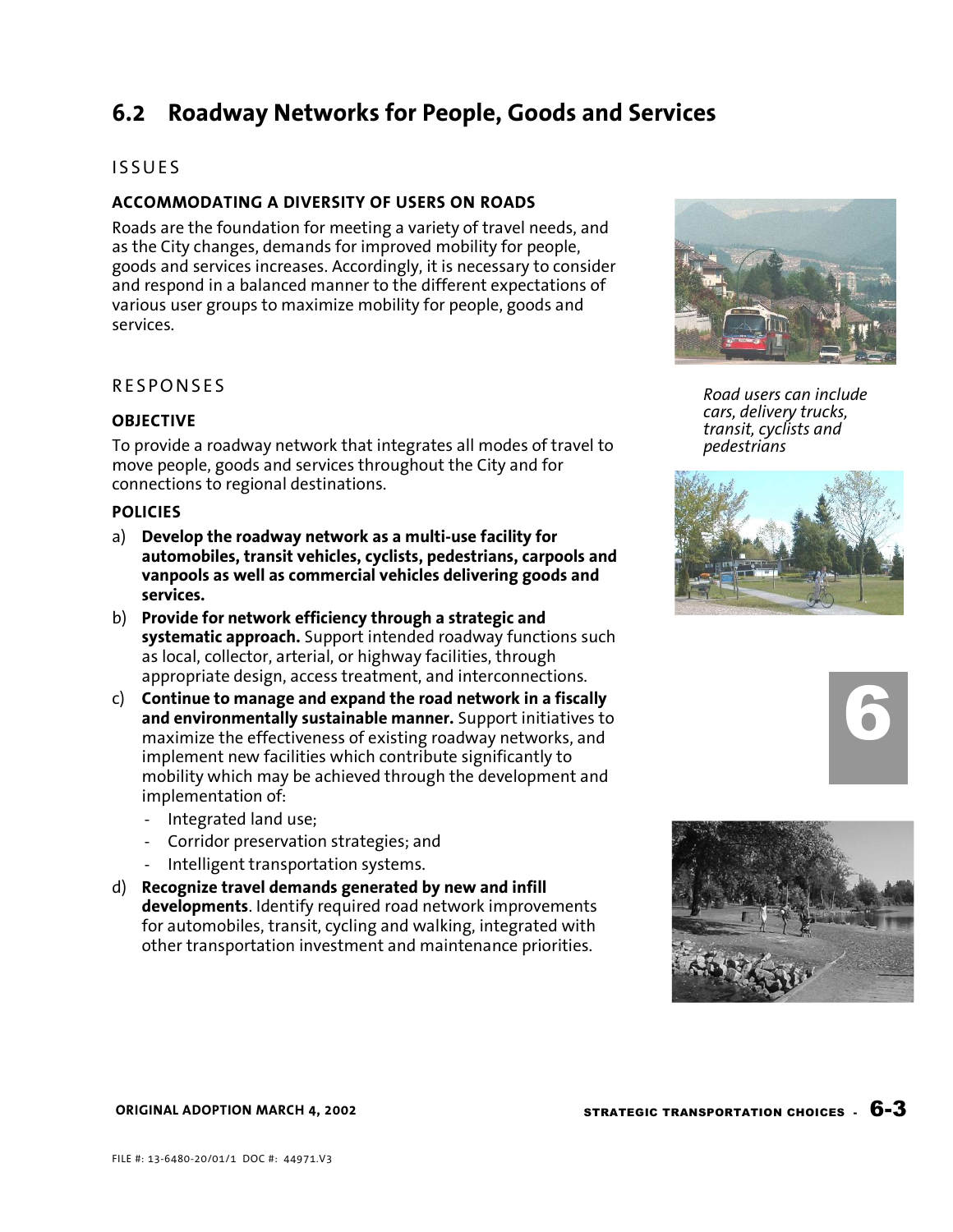- e) Continue to cooperate with the Province, TransLink and other municipalities to enhance connectivity and consistency of the Major Road Network, while balancing local community needs. Encourage investments to support regional transportation demands on facilities operated by the City.
- f) Provide for transit needs through appropriate road design. Foster transit-friendly streets on bus routes and develop transit priority measures at key areas of roadway congestion and delay.
- g) Incorporate provisions for cyclists and pedestrians in the development of all future major road projects, as appropriate.
- h) Improve local circulation for all travel modes. Where land is more intensively used, consider direct connections between places, with shorter blocks for example.
- i) Ensure that the roadway network is accessible to individuals of varying ages and physical abilities, utilizing appropriate strategies and infrastructure.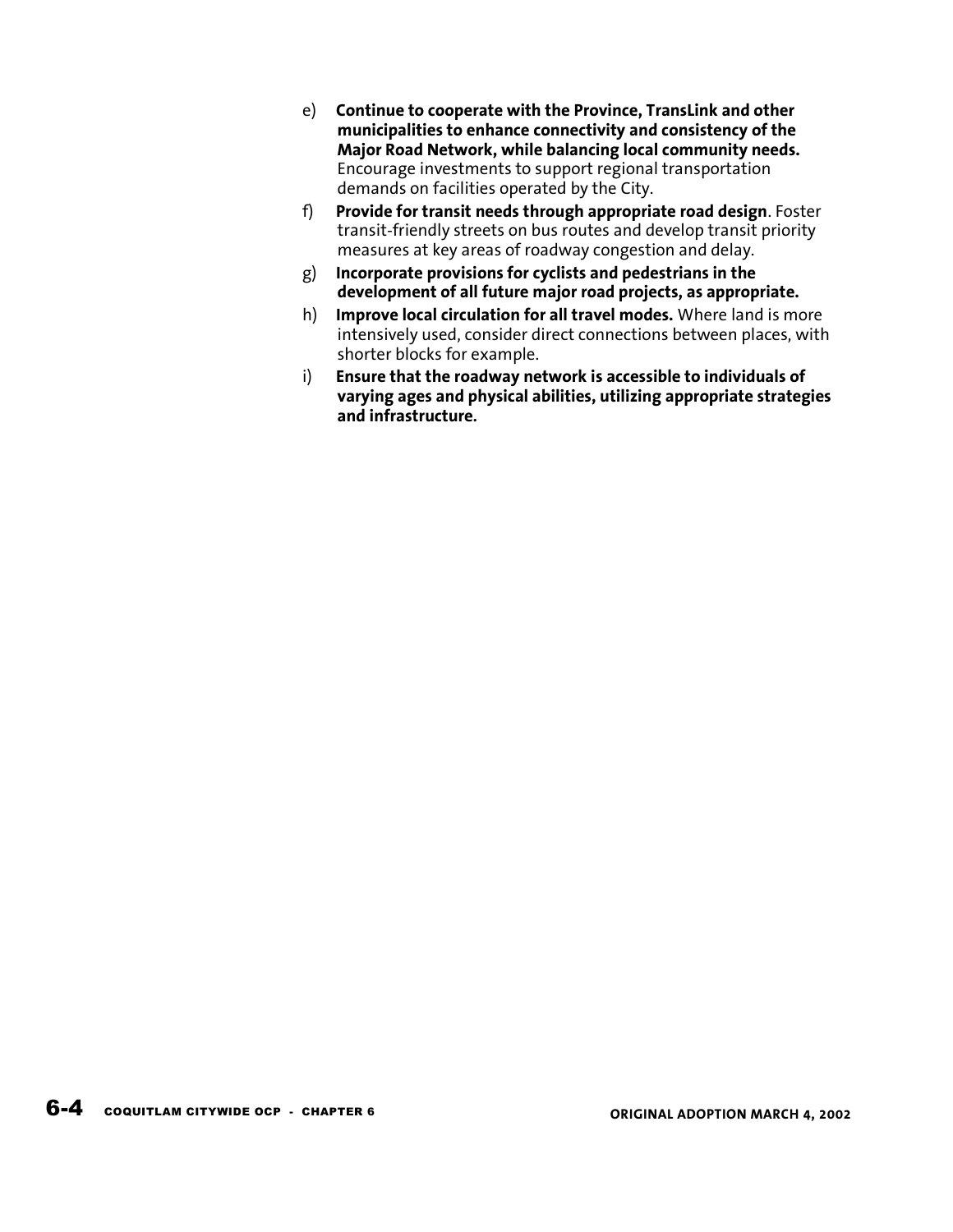## 6.2.1 Loading and Servicing

## **ISSUES**

In urban centers, there are many forms of deliveries and collections made by bikes, passenger vehicles, vans, and trucks of various sizes. Smaller vehicles tend to use on-street curb space if available; whereas, larger vehicles tend to use on-site loading space if it is adequately sized and provides convenient access within the building. Without adequate space and design of loading and waste collection areas these functions spill onto adjacent streets and may cause operation and safety concerns.

### **RESPONSES**

#### OBJECTIVE 1

To accommodate loading and solid waste collection services in an effective and efficient manner that balances the function of the site with human-scaled urban design goals without creating operational and safety concerns within the public realm.

#### POLICIES

- a) Locations of loading access points and loading spaces should minimize impacts on the pedestrian and cycling environment (e. g., through access via lanes and use of off-street loading spaces).
- b) Encourage truck deliveries to occur during off-peak periods.
- c) Implement flexible curbside management practices in high density and medium density areas to facilitate a variety of street uses (e.g., short-term home delivery services, food trucks).
- d) A Loading Management strategy that demonstrates operation and management must be prepared by a qualified professional and submitted with a development application. The strategy must include, but not be limited to, proof of maneuverability of the appropriate vehicle to access the loading spaces without the use of a public dedicated road to load and unload and that they do not create conflict with pedestrian-oriented nature of an area.
- e) A Waste Management and Recycling Management strategy that demonstrates operation and management must be prepared by a qualified professional and submitted with the development application. The strategy must include, but not be limited to, proof of maneuverability of the appropriate vehicle to access the development.

6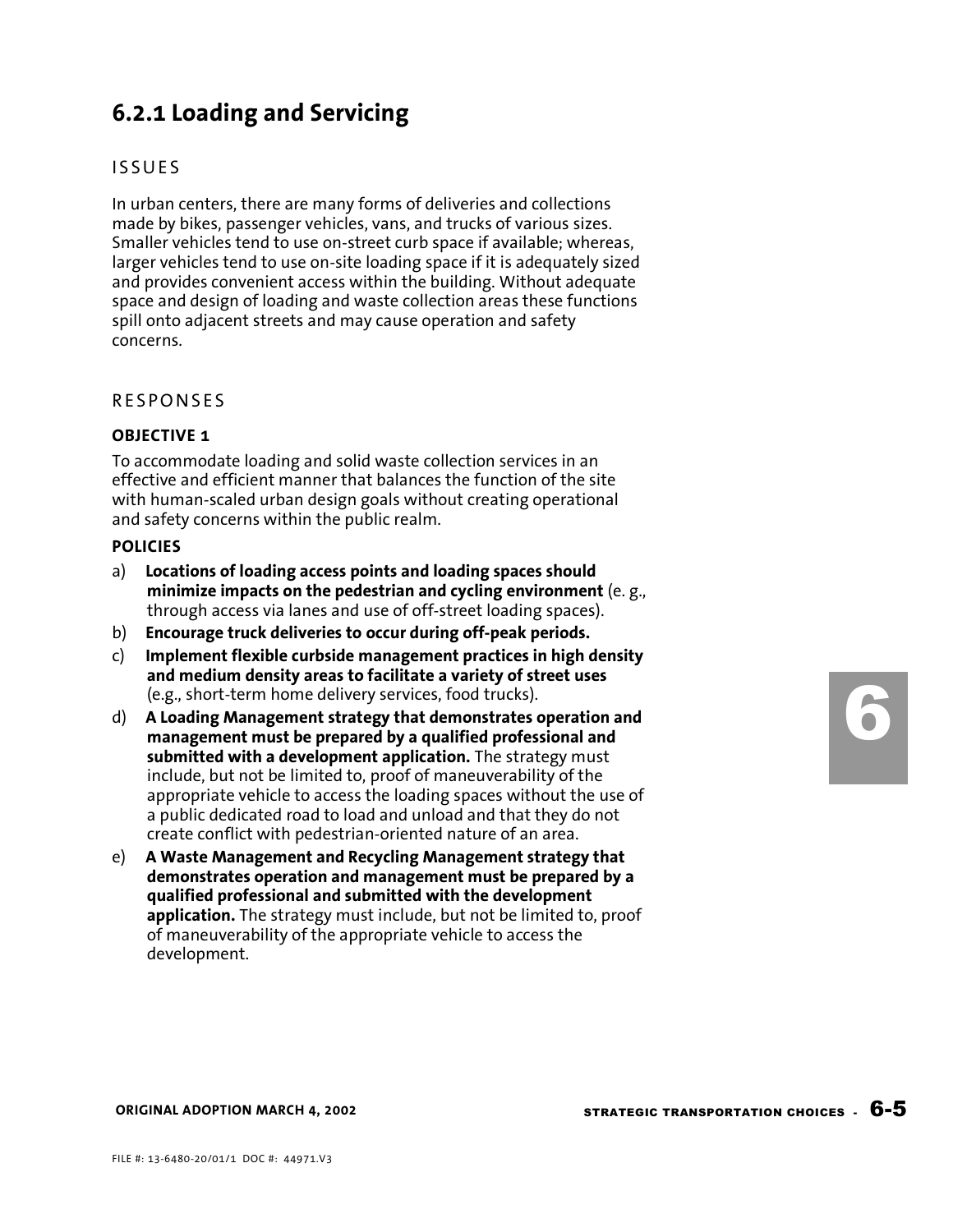- f) Confirmation from a waste disposal company is to be submitted at the time of development to ensure the proposed method of waste collection and maneuverability specific to the development is feasible
- $g$ ) If a public or private lane is provided adjacent to the site, waste management and recycling services are permitted to occur within the lane where possible, but must allow a minimum 3 metre width for passing at all times. None of the street, lane or public space is to be used as part of the staging area.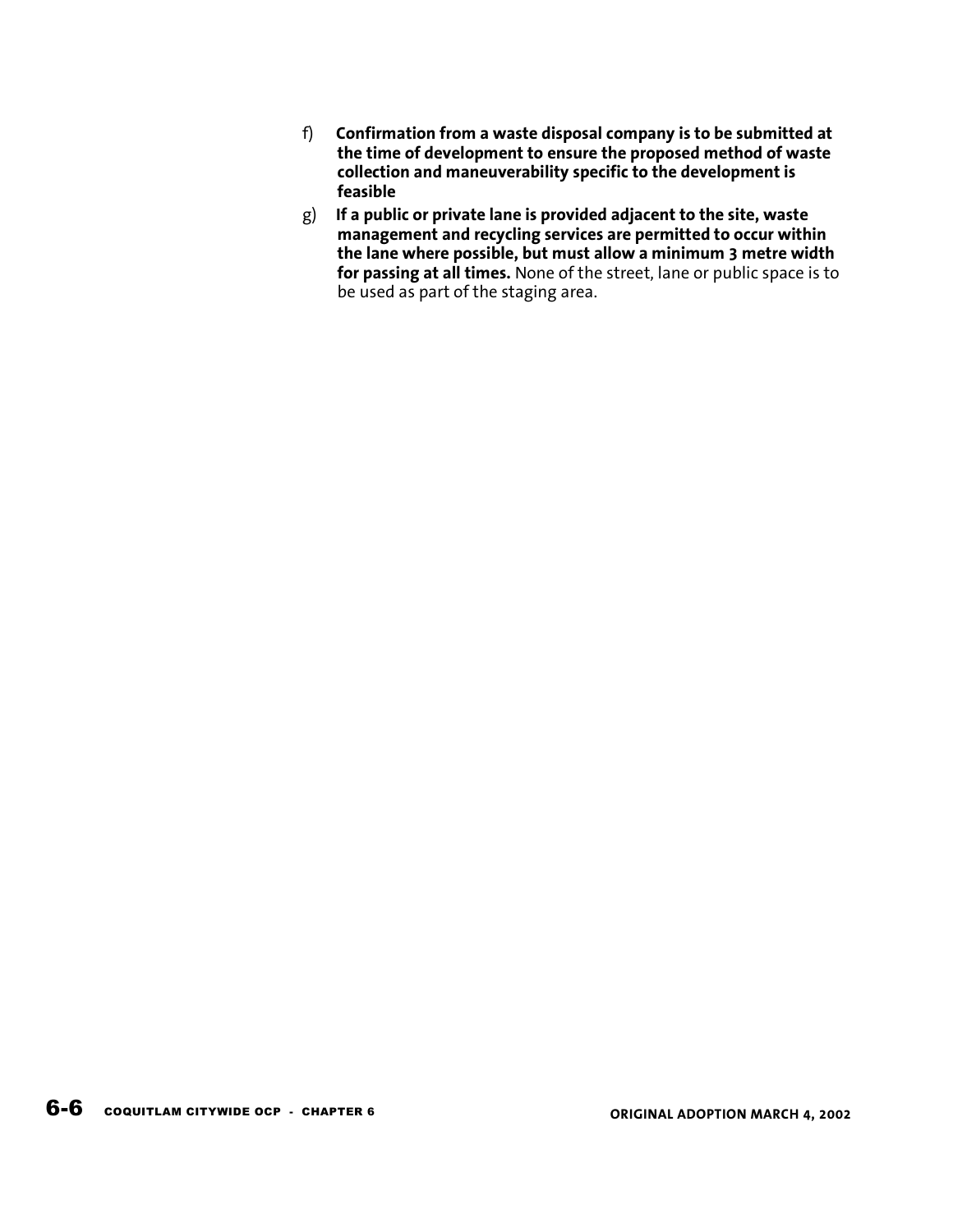## 6.3 Transit Services and Facilities

## **ISSUES**

Coquitlam residents have requested greater transportation choice, including more attractive transit services and facilities. Major challenges in achieving improved transit services include regional transit priorities that provide insufficient service to meet resident needs, and land use patterns that have been difficult to serve by traditional transit programs. Furthermore, the City is at present not responsible for transit services, which limits the range of possible responses. In this context, Coquitlam has a role to play in developing and implementing transit supportive measures and programs, and will need to develop a long-term transit service strategy that complements future services provided by TransLink.

#### **RESPONSES**

#### OBJECTIVE

To promote attractive transit facilities and services to enhance regional and local mobility.

#### POLICIES

#### Regional Access

- a) In support of regional transportation demands, enhance rapid transit access between Coquitlam and various regional destinations. Pursue the implementation of SkyTrain between Coquitlam Regional Town Centre and Lougheed Mall. Provide for frequent, direct and reliable transit services connecting city residents to SkyTrain facilities.
- b) Promote the implementation of attractive transit services to other key destinations not served by SkyTrain. Encourage the expansion of downtown Vancouver-Burnaby connections, in addition to services that also extend to Port Moody, Port Coquitlam, New Westminster, Maple Ridge, Mission and Surrey.

Increasing transportation choice is a key provision of the Livable Region Strategic Plan.

6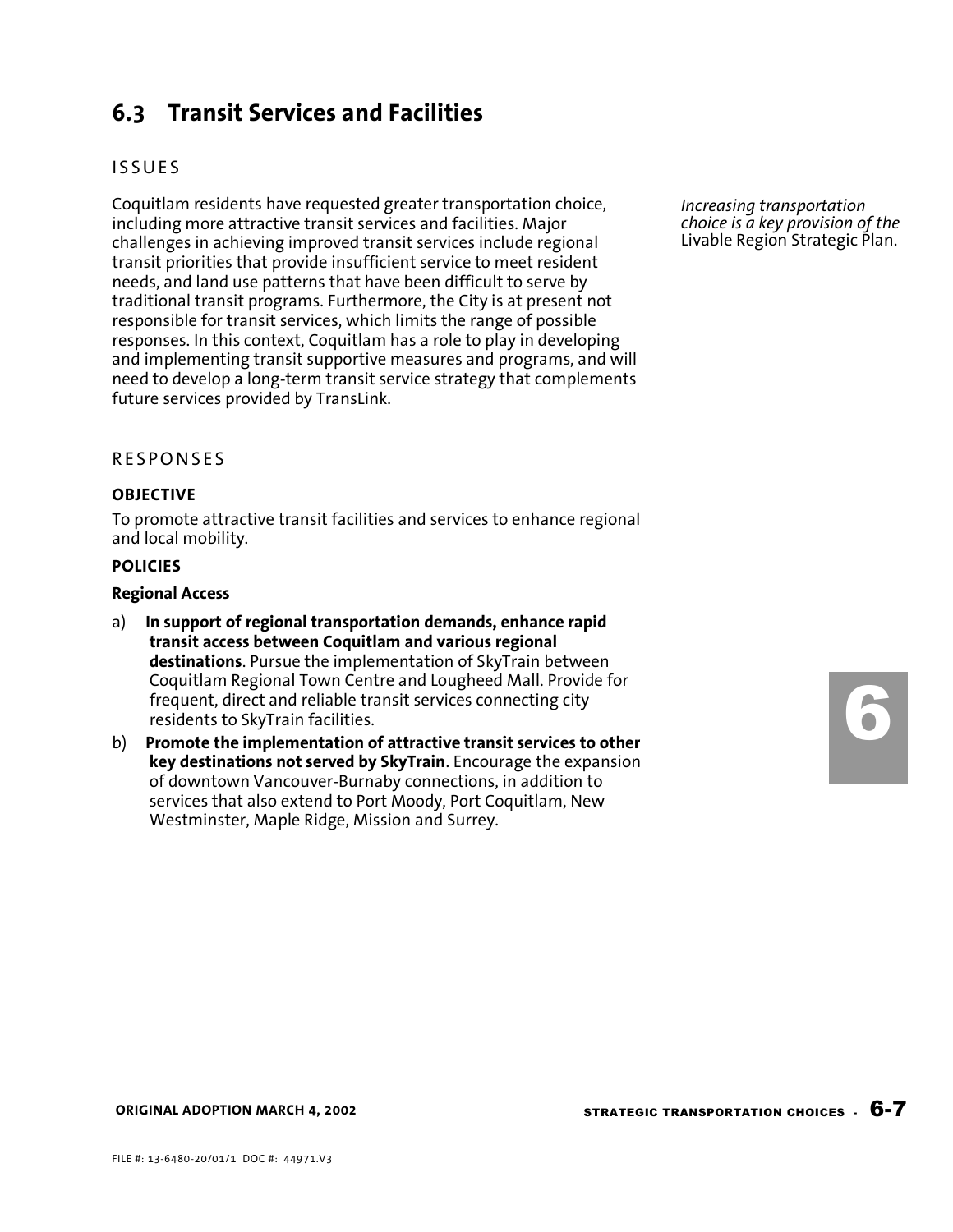### Local Access

- c) Enhance the level of transit service for travel within Coquitlam neighbourhoods. Promote the use of "Community Shuttle" bus service throughout many areas of Coquitlam to support local travel markets, provide attractive levels of service to lower density areas of the City and encourage transit within expanding areas like Northeast Coquitlam.
- d) Recognize that transit priority measures on roadways will enhance transit reliability.
- e) Meet the needs of people with specialized access requirements. Improve access to local transit for people with disabilities, through such measures as the provision of sidewalks, bus stop pads and other measures, along with improved programs provided by TransLink such as HandiDart.
- f) Recognize the unique transit needs of major institutions and employers. Encourage TransLink to enhance levels of transit for such areas, and define strategies in concert with Coquitlam to ensure regional job targets can be achieved.

Transit priority measures may include bus bulges, queue jumpers and special bus lanes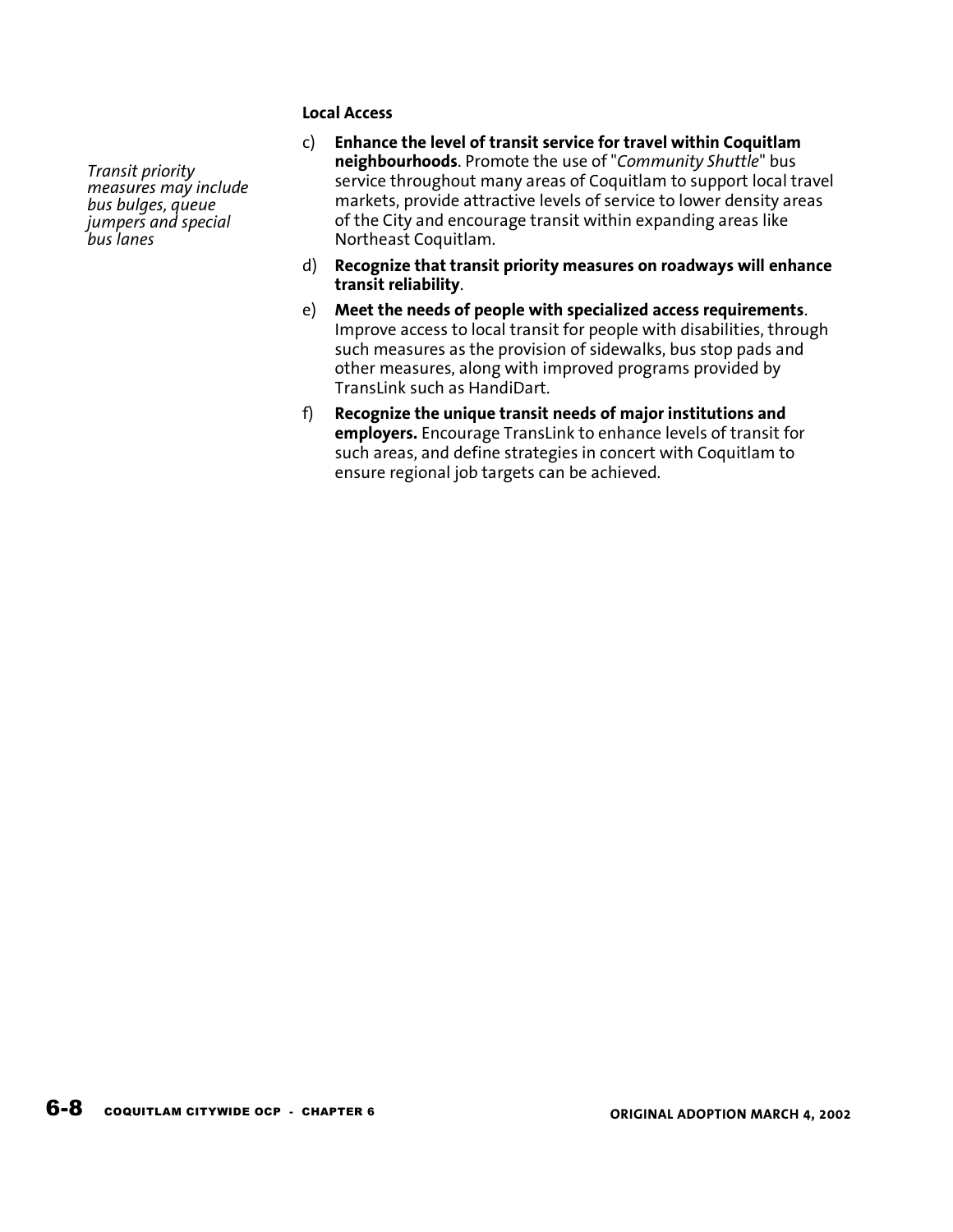# 6.4 Pedestrian and Cycling Mobility

## **ISSUES**

As the City has grown, both walking and cycling have become more prominent. Walking is the most fundamental form of transportation. It can be the mode of choice for an entire trip, and comprises a portion of all trips to connect with other modes. Additionally the role of bicycles has changed dramatically over the last ten years. Once considered mainly a recreational vehicle, the bicycle is now seen as a viable transportation form. It will thus be important to provide for these two forms of mobility as key components in Coquitlam's transportation system.

### **RESPONSES**

#### OBJECTIVE 1

To support walking as the main mode of travel to local destinations and as a means of connecting with other modes, through appropriate pedestrian facilities and programs.

#### POLICIES

- a) Foster the development of facilities that enable safe and convenient pedestrian travel. This may be achieved by:
	- Prioritizing continuous and attractive pedestrian facilities along all arterial roadways within the City and in key pedestrian areas;
	- Encouraging walking to schools in the City;
	- Ensuring that attractive and safe pedestrian facilities are provided as part of any new developments and that there are convenient walkways from the street to building entrances of major developments;
	- Recognizing that the design treatment of adjacent buildings will have implications for the real and perceived safety of pedestrian routes; and
	- Considering, where appropriate, the specialized needs of people with disabilities.
- b) Ensure consistent and attractive pedestrian connections to neighbouring municipalities.
- c) Facilitate walking to transit stations. Provide pedestrian facilities to, and amenities at, all major transit stops, bus exchanges, planned SkyTrain station areas, and West Coast Express.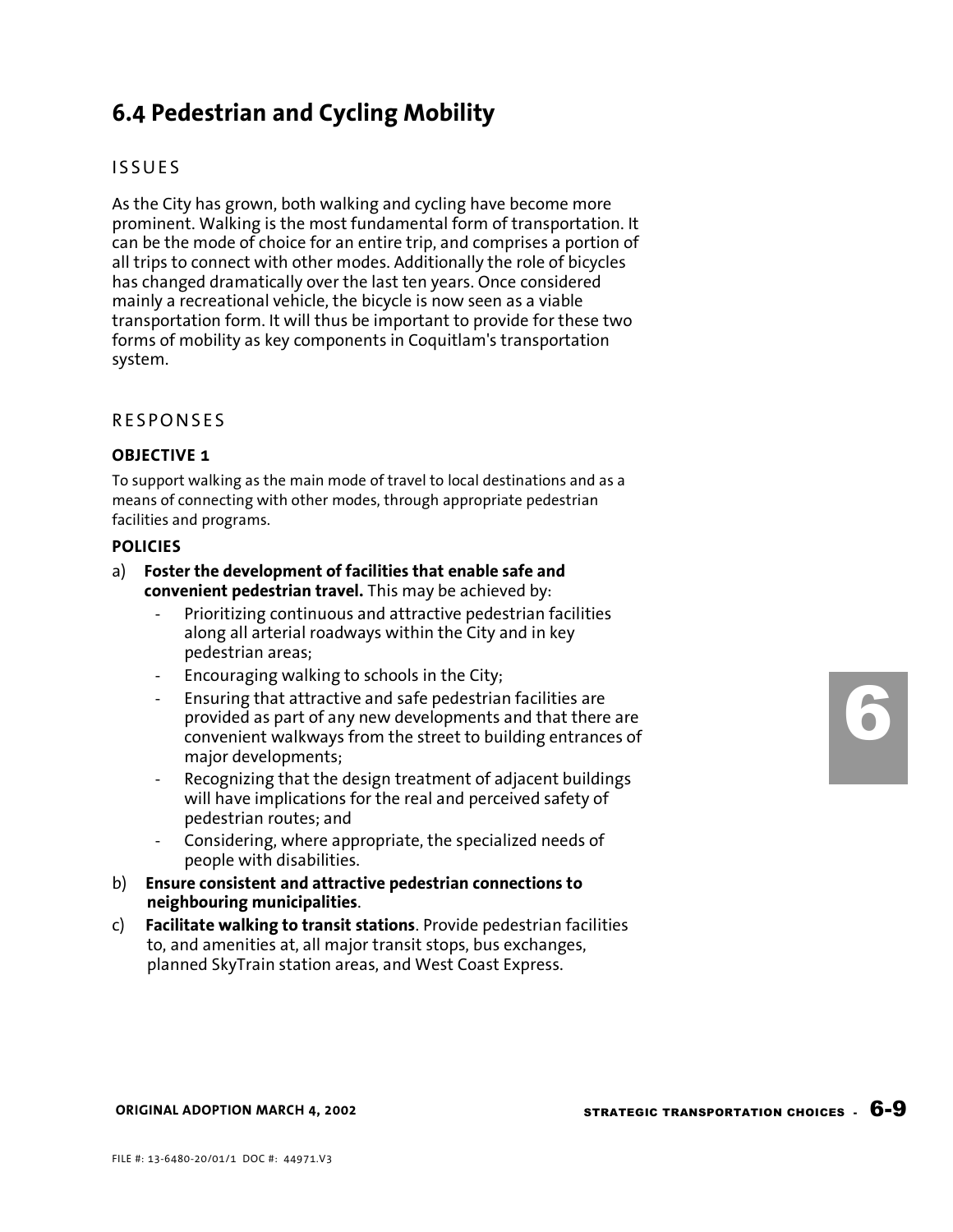## OBJECTIVE 2

To provide bicycle facilities and programs that support cycling for local and regional travel.

### POLICIES

- a) Facilitate cycling to key destinations. Refine as necessary and implement a Bicycle Network Plan within the City to guide the development of a continuous network of facilities along key roadways and pathways throughout Coquitlam and connecting to neighbouring municipalities.
- b) Enhance the comfort and safety of cycling trips. This may be achieved through:
	- Adopting standards for bicycle facilities (bicycle lanes, signed bike routes) to ensure consistency throughout the City and with neighbouring municipalities;
	- Locating end of trip facilities at major destinations, such as key employment sites, commercial areas, as well as transit stations and exchanges; and
	- Addressing issues of personal security in the planning and development stages for bicycle routes and facilities.
- c) Promote increased accessibility to public transit by cyclists through attractive connections between the cycling network and the transit network. This may be achieved through the provision of bicycle racks on buses, bike storage at major transit nodes, and other measures.
- d) Support the development and implementation of complementary programs to support bicycle use. This may be achieved through awareness, encouragement, education and enforcement programs.